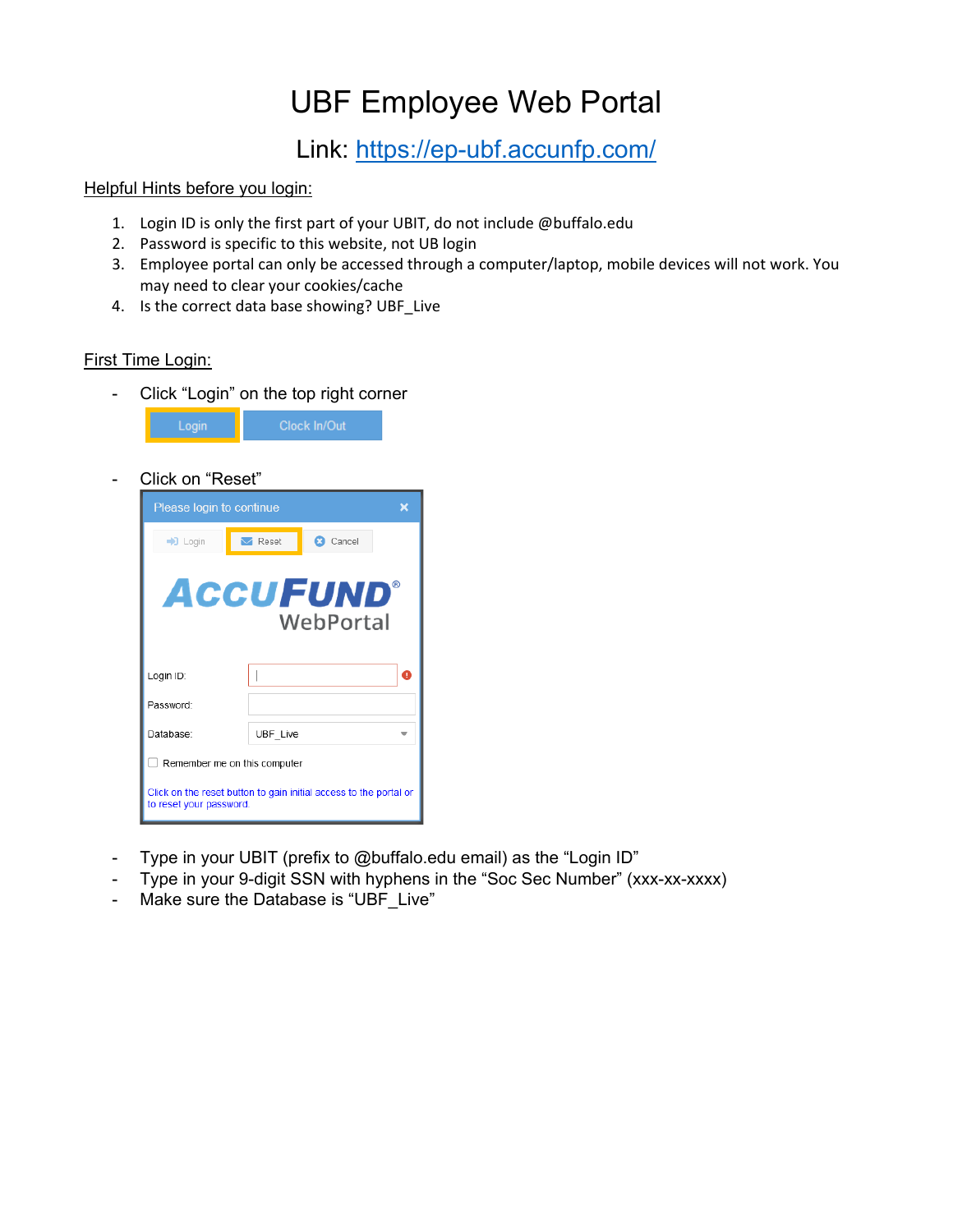| <b>Reset forgotten password</b>                                                                                                                                 |          |  |  |
|-----------------------------------------------------------------------------------------------------------------------------------------------------------------|----------|--|--|
| Submit                                                                                                                                                          | Cancel   |  |  |
| Password reset and self registration                                                                                                                            |          |  |  |
| • Pressing submit will cause a temporary password to be<br>emailed to you.<br>• If you are unable to reset your password, contact your<br>system administrator. |          |  |  |
| Login ID:                                                                                                                                                       |          |  |  |
| Soc Sec Number:                                                                                                                                                 |          |  |  |
| Database:                                                                                                                                                       | UBF Live |  |  |

- A temporary password will be sent to your UB email.

## To Login:

- Click "Login" on the top right corner

| Login | Clock In/Out |
|-------|--------------|
|       |              |

- Type in your UBIT in the LoginID field and the temporary password you received in your email in the Password field
- Make sure the Database is "UBF\_Live"
- Click "Login"



#### To Change Password:

- When you are logged into the Portal, on the top right, click on the carrot next to "Logout" and click on "My Password"